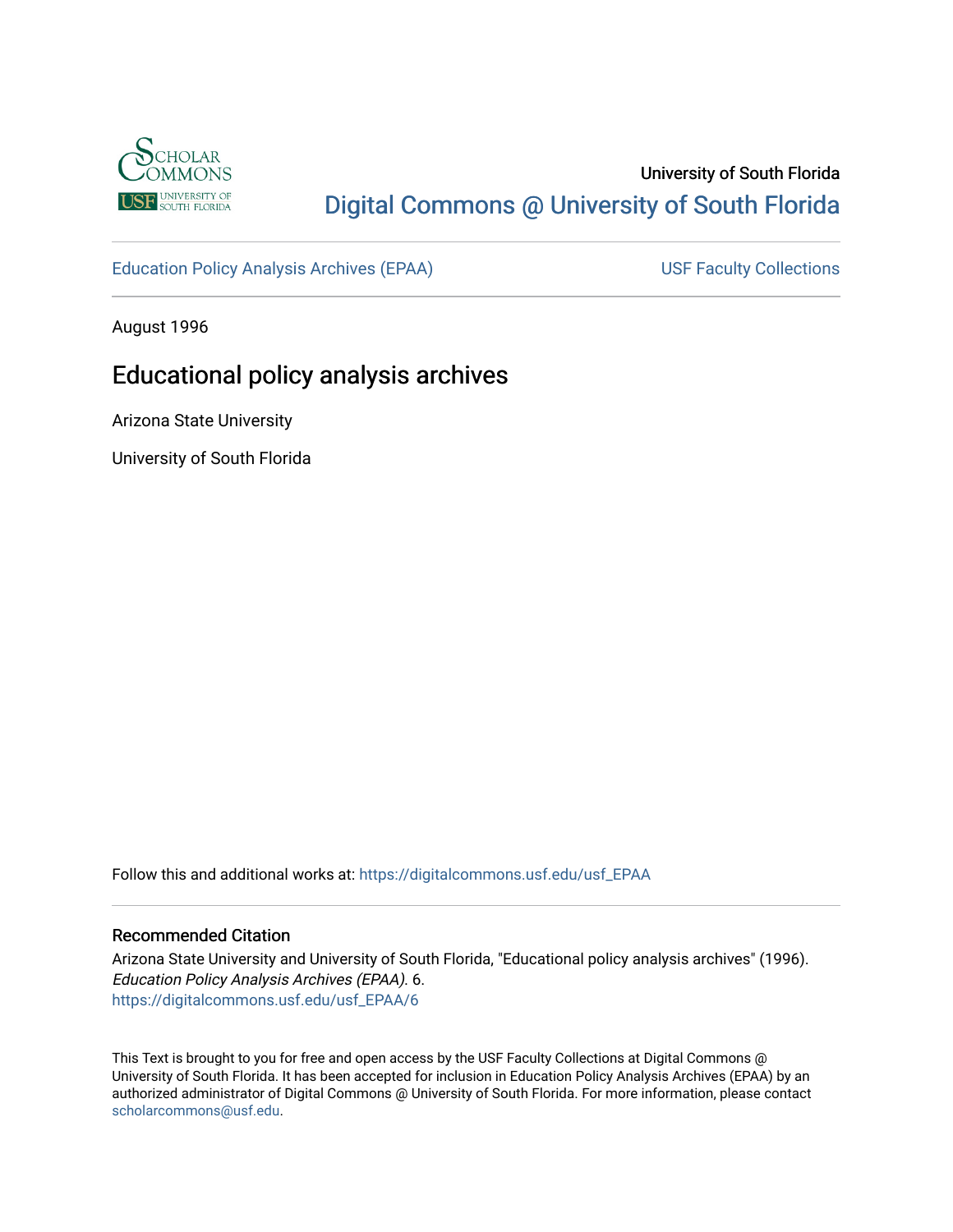# **Education Policy Analysis Archives**

**Volume 4 Number 13 August 15, 1996 ISSN 1068-2341**

A peer-reviewed scholarly electronic journal.

Editor: Gene V Glass,Glass@ASU.EDU. College of Education, Arizona State University,Tempe AZ 85287-2411

Copyright 1996, the EDUCATION POLICY ANALYSIS ARCHIVES.Permission is hereby granted to copy any article provided that EDUCATION POLICY ANALYSIS ARCHIVES is credited and copies are not sold.

### **Implementing AIDS Education: Policies and Practices**

### **Grace C. Huerta Utah State University**

*graceh@cc.usu.edu*

#### **Abstract:**

 The world has been challenged by the AIDS epidemic for 15 years. In 1985, the U.S. Department of Health and Human Services, Centers for Disease Control, allocated funds to all state departments of education to assist schools in the development of AIDS education policies and programs. Yet, these policies do not ensure that all students receive effective AIDS education. On September 21, 1991, the Arizona Legislature passed Senate Bill 1396, which requires public schools to annually provide AIDS education in grades K-12. The bill was rescinded in 1995. With prohibitive curriculum guidelines, limited teacher training opportunities and tremendous instructional demands, this educational policy was implemented in disparate forms. By examining the perspectives of the Arizona educators (representing three school districts), this qualitative study reveals how teachers ultimately controlled the delivery and nature of AIDS instruction based upon personal values, views of teacher roles, and their interpretation of the mandate itself.

#### **INTRODUCTION**

 Adolescents are particularly vulnerable to contracting the Human Immunodeficiency Virus, the virus considered by many to be responsible for the opportunistic infections associated with AIDS. Because of the disease's latency period, more than 20 percent of persons reported with AIDS in the United States are under the age of 30 and were probablyinfected during their teens (WHO, 1993). Whether out of curiosity, the wish to experiment, peer pressure or low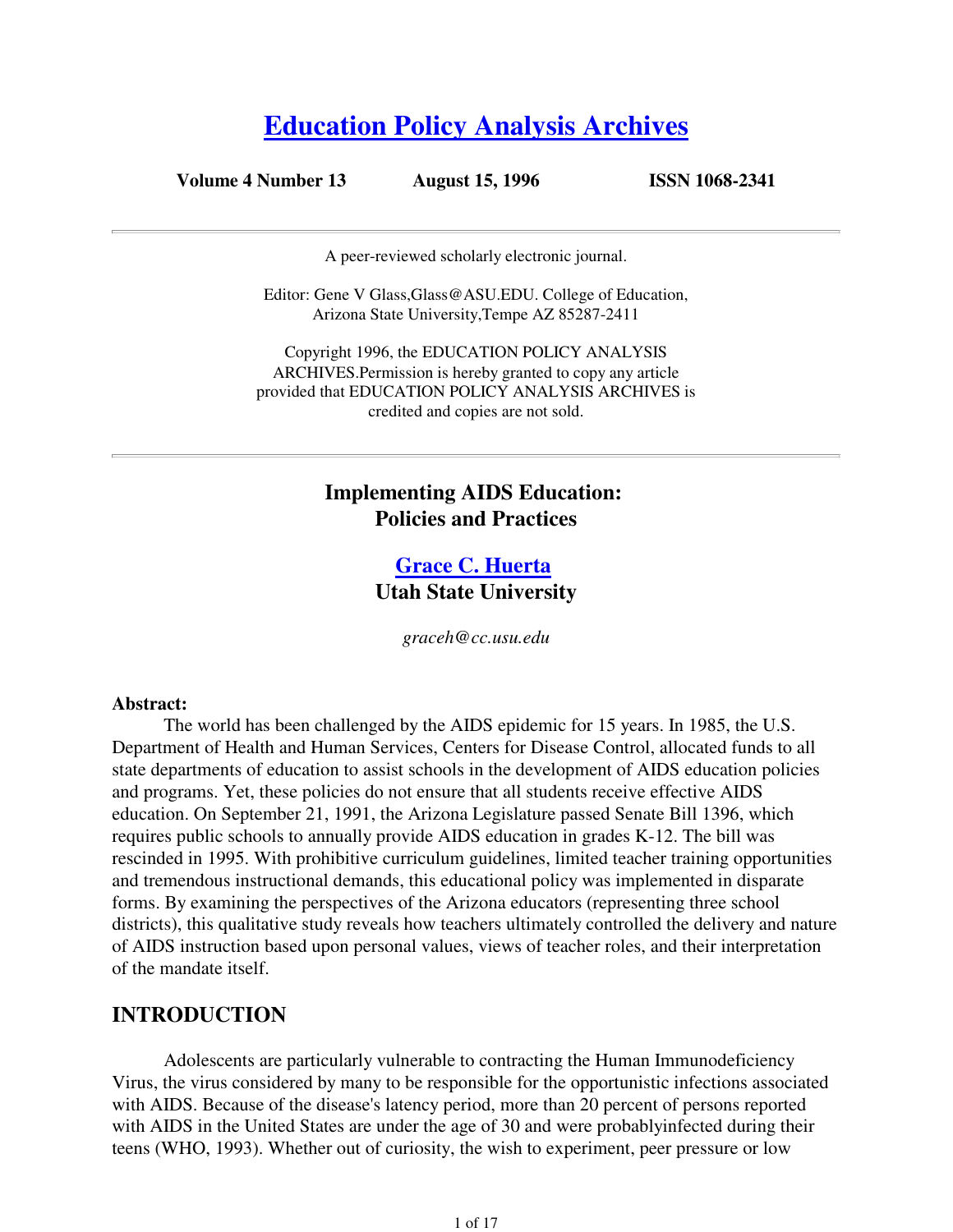self-esteem, teenagers engage in pre-marital, high risk sexual intercourse. Many activists maintain that without a vaccine, the only means of AIDS prevention is through education (Aiken, 1987).

 In 1985, the U.S. Department of Health and Human Services allocated block grants to state departments of education to assist schools in the development of AIDS educational policies, teacher training programs and curricula. However, the development of specific AIDS curriculum guidelines has been particularly challenging. Politicians and educators are cognizant not only of resource allocation but of constituent and public opinion associated with the stigma surrounding AIDS. As a result, the task of delivering a curriculum which responds to such questions as: What is AIDS?; How is it transmitted?; How can it be prevented? and; Who should teach this? remains politically charged.

 In addition, few teachers have the training and theoretical tools to address such questions in the classroom (Aiken, 1987; Dodds, Volker & Viviand, 1989; Eckland, 1989; DiClementi, 1990; GAO, 1990; Nadel, 1990; SIECUS, 1991; NASBE, 1993; Popham, 1993b). Therefore, the intent of this research is to reveal how the teachers of Arizona, interpreted, and implemented a mandated AIDS education policy despite these challenges.

### **DATA COLLECTION**

 The flexibility of qualitative methodology allows for the use of multiple methods and strategies for analysis. Qualitative methods call for thick, rich descriptions of processes and are concerned with the meanings which participants attribute to social interactions and situations (Geertz, 1973). This inquiry is based upon participant behaviors, actions and meanings, not assumptions about these constructs.

 It is for these reasons that a qualitative approach was employed for this study of the "practice" of AIDS education. The following data collection techniques were used: direct observations, participant observation, structured interviews of participants and the analysis of documents.

#### **Direct Observations**

 The observation of state district AIDS teacher training sessions, enabled the researcher to witness a variety of interactions, activities and responses regarding the implementation the Arizona AIDS K-12 education mandate. Because of the unique social construction of AIDS, the observation of participant interactions helped establish beliefs regarding the mandate during different stages and levels of its implementation. Observation sites included the following teacher training sites: the Arizona Department of Education (ADE) Comprehensive Health Department; district A-suburban (K-8) health education unit; district B-urban (K-12) comprehensive health education unit; district C-rural (9-12) health education unit; elementary and secondary teacher training sessions held at District A,B,C designated school sites; three parent/community AIDS education information meetings, and; three school board meetings.

 Attending state-sponsored teacher training sessions helped to establish contacts with teachers who have served or would serve as site AIDS instructors. These contacts also helped to identify the nature of various district and school AIDS education efforts. These observations began in October 1992 and continued through December 1993. Observations of parent meetings, ADE curriculum development and organizational activities took place between November 1992 and June 1993.

 Three districts, representing rural, suburban and urban settings were randomly selected from Maricopa County, the largest county in the state.

Requests to observe classroom AIDS lessons were, for the most part, denied, as principals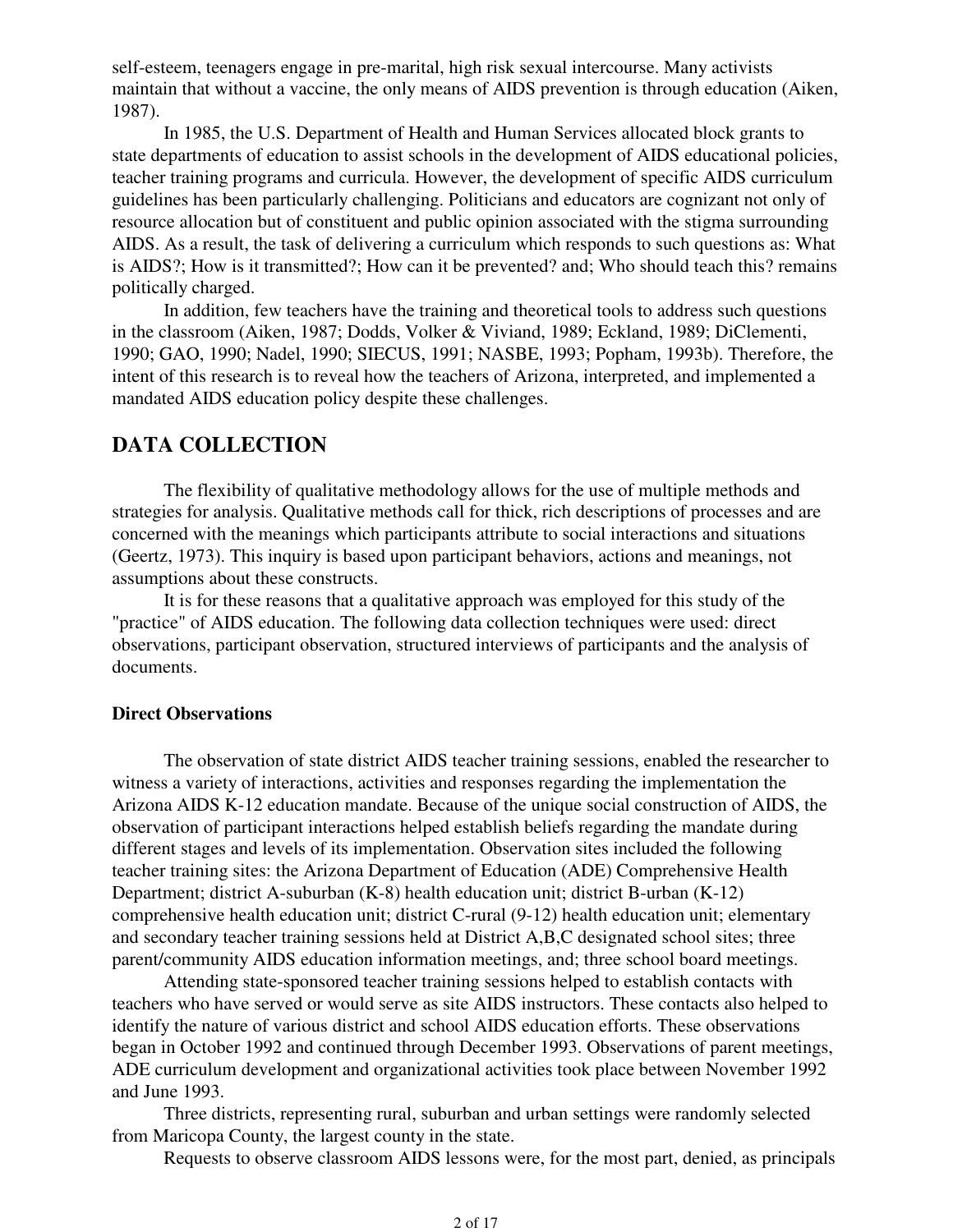(five from each of the three districts) refused to allow access to view AIDS instruction. The principals gave a variety of responses, ranging from an unequivocal "No," (with little explanation attached), to directing me to review district policy (because that is what they felt their teachers taught), to assuring me their schools had already delivered the ADE curriculum in 1992-'93 and they had not yet established plans for the 1993-'94 academic year.

#### **Interviews**

 Structured interviews revealed the multiple perspectives and views of those charged with implementation of the AIDS education mandate: policy-makers, state and district administrators, as well as teachers. Through the course of these structured interviews, questions which pertain to beliefs regarding Arizona AIDS education policies, resource allocation, curriculum development, teacher training and instructional practice were raised. The interviewees included members of the Governor's Task Force on AIDS; the Arizona School Boards Association, and; the Arizona Legislature Education Committee;

 Persons charged with the implementation of the mandate were also interviewed. Taking part were the Arizona Department of Education AIDS specialists, three district health education administrators; ten principals; nine secondary public school teachers representing three districts, and; nine elementary public school teachers representing three districts.

 The perspectives of these participants helped determine relevant background information and context, as well as identified the antecedents which prompted the creation of the policy in its present form. The tape-recorded interviews (see Appendix A interview protocol) took place at the state department of education, district teacher training sites, and specific school sites.

 Data was then transcribed and coded for the purposes of analysis. Core categories that emerged include policy development issues, teacher training processes, barriers to instructional practice, compliance circumvention, and evaluation methods.

#### **The Use Of Documents**

 Numerous documents were collected and analyzed. They played a vital role in providing information about organizational structure, funding and evaluation efforts. The following documents were reviewed: the Arizona AIDS education mandate, S.B. 1396; legislative minutes related to S.B. 1396; CDC Guidelines for Effective School Health Education To Prevent the Spread of AIDS; an external evaluation of the Arizona Department of Education HIV/AIDS Prevention education program; Arizona Department of Education K-12 HIV/AIDS curriculum guides; parent information and consent forms; staff training materials; the Council of Chief State School Officers' Profile of State AIDS Education Survey Results, and; the National Association of State Boards of Education report on AIDS and School Health Education--State Policies and Programs.

 The analysis of documents provided information regarding the CDC guidelines pertaining to funding, records concerning legislative sessions regarding policy development, the Arizona AIDS mandate itself, curriculum standards and evaluation concerns. This content analysis yielded information about the organizational norms derived from participant beliefs regarding AIDS education efforts. Since the review of documents is an unobtrusive research method, this began a particularly important part of this study, since the sensitive nature of the issues involved caused the participants to be hesitant to respond freely to the interview questions. Also, the review of documents helped generate additional interview questions which were otherwise overlooked.

 Documents which reflected quantitative data collection were also examined. Since different kinds of research questions can be addressed when using multi- methods, quantitative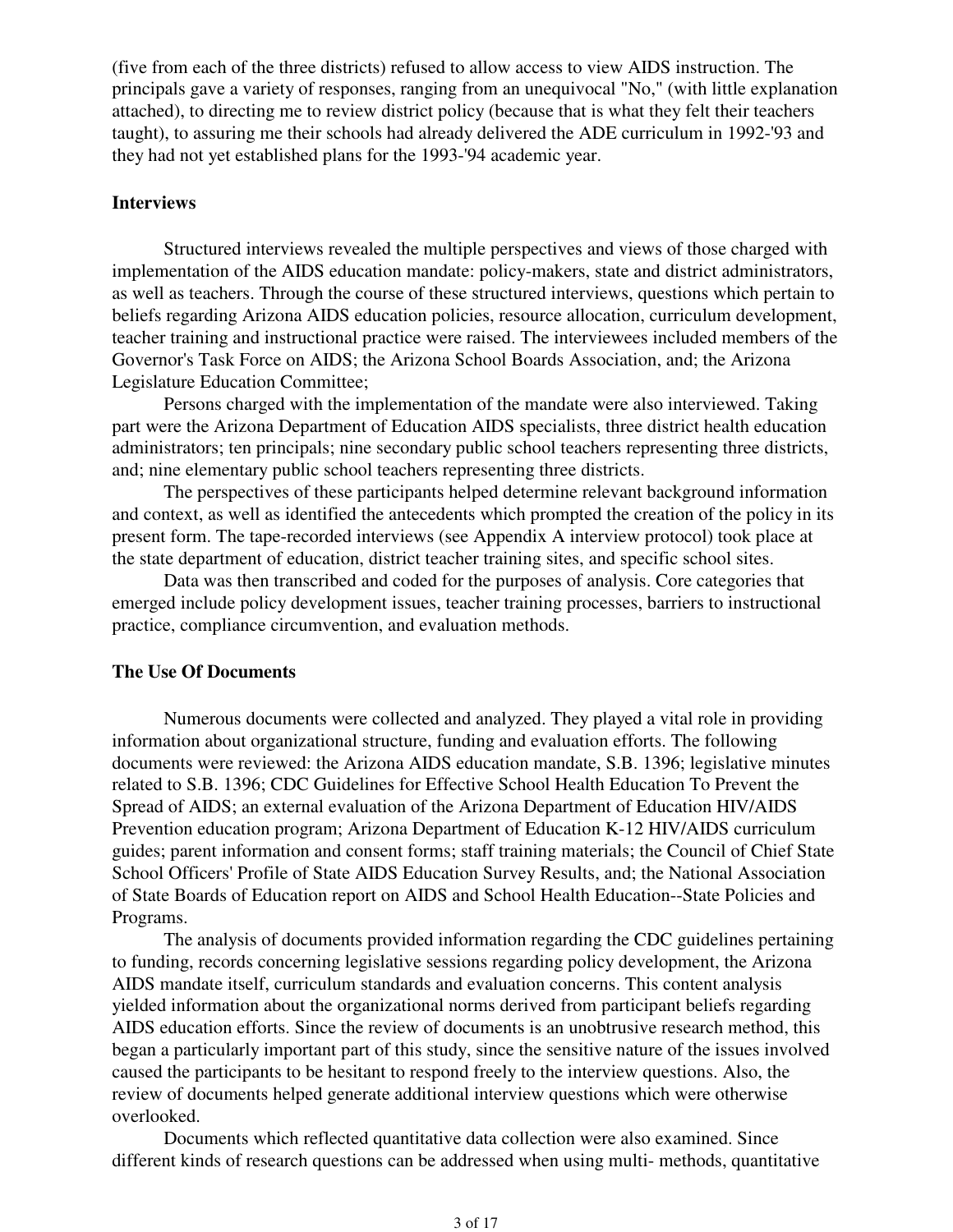data provided, for example, such data as: the percentage of schools providing AIDS instruction by school administrators; the percentage of the schools providing AIDS instruction as reported by teachers; the distribution of AIDS education provided at various grade levels, and; the percentage of obstacles to AIDS instruction as perceived by the teacher themselves. Together, each quantitative and qualitative methods help to stimulate research question as well as establish assertions regarding the findings. In addition, by combining qualitative and quantitative methods, bias was reduced.

 This interpretive research sought to address questions related to the "hows and whys" of the implementation process The final phase of this study began with the synthesizing of the data for the purposes of identifying categories of phenomena and the relationships between them. This required a careful review of tape recordings, transcripts, documentation and fieldnotes. From these categories, ideas and themes were generated. Listening to personal accounts shared by the participants also helped to establish rapport, and raise addition research questions.

 By identifying and categorizing problematic areas, a focused synthesis followed. A "focused synthesis" (Doty, 1982) consists of the selective review of information, relevant to the policy study's research questions.

 In general, this policy study employed naturalistic methods in order to arrive at a valid, corroborated, interpretation of the data required to answer the research questions. These methods included: direct observations, one-on-one structured interviews, analysis and deconstruction of documents, the review of quantitative data, the creation of core categories and themes, and the focused synthesis of the data set. The findings were then integrated into an overview of the development and implementation of the AIDS education policy by its practitioners--professional educators.

### **AIDS INSTRUCTION IN ARIZONA-- DISTRICT A SCHOOLS**

 Society is ambivalent about the role for teachers when entrusting them with a set of life choices and values to put before their students. It is the educator, however, who is charged with implementing mandates and devising programs whose foundations rest on moral questions. The following cases illustrate how Arizona teachers strived to implement AIDS education programs in both secondary and elementary public school settings.

 In September 1991, the legislature of the state of Arizona passed its own AIDS education mandate, Senate Bill 1396. It requires Arizona public schools to provide AIDS education in grades K-12 annually. Each district is free to develop its own course of study for each grade. According to the mandate, the curriculum must reflect the following: 1) grade level appropriateness; 2) medical accuracy; 3) abstinence; 4) drug prevention, and; 5) modes of AIDS transmission. In addition, the curriculum cannot promote a homosexual lifestyle, portray homosexuality as a positive alternative life-style or suggest that some methods of sex "are safe forms of homosexual sex" (ADE, 1992, 2). All school districts are required to hold parent meetings to describe the curriculum prior to providing AIDS instruction. In addition, each school must notify parents of their right to withdraw their children or "opt out" of AIDS instruction if they so choose.

 In 1992, District A (grades K-8) developed a program based upon the state's AIDS curriculum recommendations. The district committee also sought to adapt the state curriculum to meet specific areas of concern. The committee, comprised mostly of District A nurses, felt the AIDS curriculum should emphasize the disease process and in particular, should include a discussion regarding common illnesses and how they are contracted. This focus resulted in the development of supplemental lesson plans for teachers to use in conjunction with the state curriculum. In addition to the state department of education-sponsored AIDS in- services, District A offered its own training sessions for their school personnel.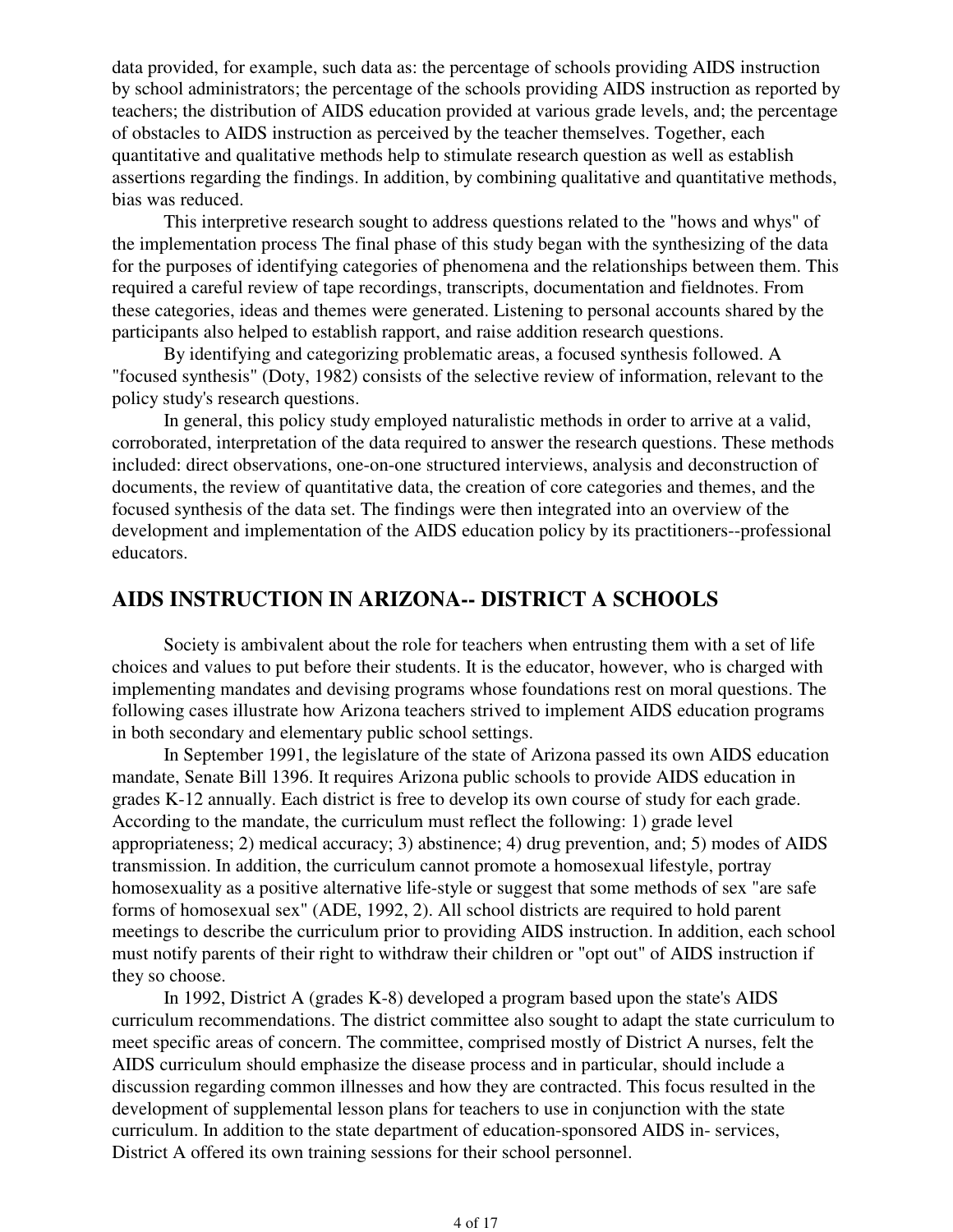All District A teachers are responsible for delivering the AIDS curriculum. Because of the nature of the self-contained elementary school classroom, the teachers are instructed through the district and state teacher training in-services that the AIDS lessons should be presented within the context of the health education unit. The teachers of District A appeared to be comfortable when providing the curriculum within this unit, that is, if they had participated in an AIDS teacher training in-service. Two teachers noted:

At first I thought there was no way I could teach this curriculum. To be honest, what I knew about AIDS I learned from TV, the papers. After I went to the trainings, I felt better equipped to teach the subject. But that doesn't mean I felt more comfortable about it. So I taught a few of the lesson plans during health ed, when I talked about the body, the immune system, and how it protects us. I used the lessons that were appropriate for my class (District A teacher 1, interview, January 22, 1994).

In my kindergarten class, I talked to the students about germs, infection and how they can lead to such illnesses as colds. We also discussed hygiene. That's what the AIDS lesson plans cover at this level, that's what our curriculum focuses on. It's odd this basic health information falls under the AIDS ed umbrella. But I think the kids will come to understand the illness if their future teachers give the lessons in the correct sequence. I felt comfortable fitting it into my health ed unit, and the trainings helped me to understand how to do that (District A teacher 2, interview, January 23, 1994).

 Other teachers had not yet participated in a state department of education or district AIDS teacher training in-service. Although they were expected to begin providing AIDS instruction in the 1992-'93 academic year, there were District A teachers who did not take part in the trainings, nor did they deliver the curriculum to their classes. None of these teachers described any punitive measures taken against them by their site or district administrators. One fifth grade teacher explained:

I didn't attend an AIDS in-service last year. I probably shouldn't be telling you this. But it's not because I didn't want to teach it. It's because I just didn't have the time. I teach third grade LEP (Limited English Proficient) and I spend a lot of time preparing for my class. The state only offered a limited number of spaces for their trainings and when I signed up, the in-services were full. The district in-services are after school, and I'd rather spend that time with my own kids. So I didn't teach the AIDS curriculum last year [1992-'93]. But I did go to the department of ed training this fall. Then I found out the curriculum wasn't translated into Spanish. I'll have to do that myself, so I probably won't give the lessons until sometime this spring [1994], (District A teacher 3, interview, January 29, 1994).

Every year it seems like we have to teach something else. So I wasn't thrilled about this AIDS education mandate. Last year (1992- '93) I didn't go to an in-service and I didn't teach the curriculum because I was busy and wasn't prepared. I received a memo from my principal that I had to attend one this year. Why should I? Am I getting paid extra? I'll probably teach the lessons this semester [1994], but I still feel this is just another thing we have to do. This [AIDS education] should be taught at home (District A teacher 5, interview, February 8, 1994)).

 For the teachers who did present the AIDS curriculum in the classroom, they found the controversial nature of the content to be tempered by the health concepts introduced at each grade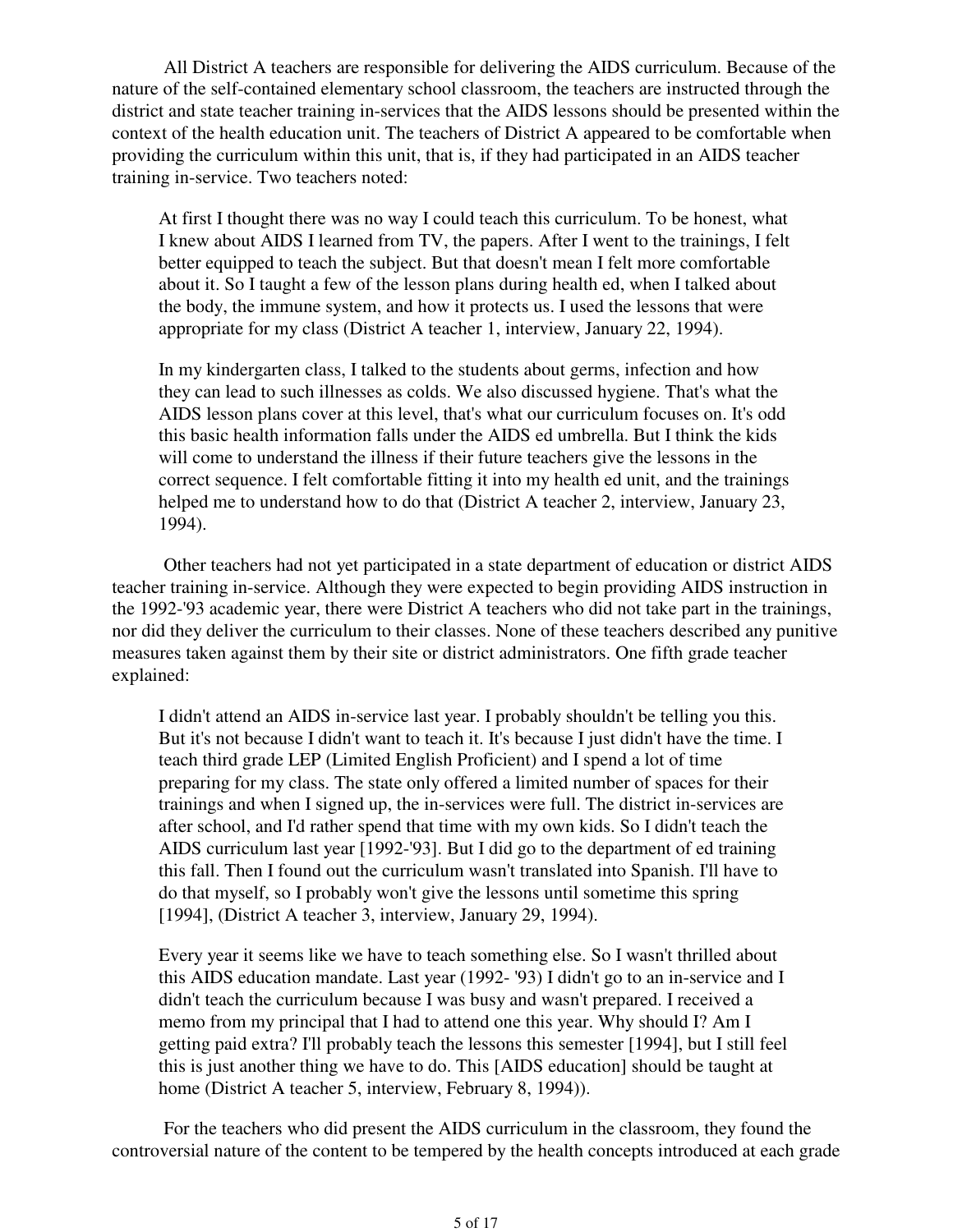level. Initially, there were concerns for those students' whose conservative parents would choose to opt their child out of the AIDS education program. According to the District A Health Education Administrator, only one student reportedly "opted-out" of the program last year. She noted,"Most parents want us to teach their children about the disease and how not to get it" (interview, November 16, 1993).

 The District A AIDS teachers acknowledged that once they felt familiar with the curriculum, they were able to integrate it within their health education or family health units. One sixth grade teacher recalled:

When I began the AIDS curriculum, I was worried about how it would work with the rest of the health unit. At this grade level we begin to talk about some of the specifics of the disease, such as the transmission of AIDS through bodily fluids. We did an activity that I learned about at the 2-day training. We mixed food coloring, water and chemicals in one another's test glasses and shared 'fluids.' If the mixture changed colors, we learned whether we were 'infected' or if we infected someone else. The students enjoyed it. During our discussion, I introduced the topic of abstinence. I stressed to my students that abstinence is the best way to minimize the risk of getting infected (District A teacher 6, interview, February 7, 1994).

 One District A kindergarten teacher, found her students and their parents to be concerned about a variety of issues:

During our parent meeting, the principal had asked a teacher from each grade level to present an overview of the curriculum. We wanted to assure the parents what was being taught was grade appropriate. I discussed the kindergarten section, answered their questions, got some feedback. I learned about some of their concerns, which were mostly about whether there was going to be a discussion about sex and homosexuality. They seemed relieved when I told them we would be discussing things like germs, infection and hygiene, not sex.

 The biggest challenge faced by the District A AIDS teachers in the classroom pertained to the students' concerns about where the virus came from, who it affects and how it is transmitted. Following the introduction of basic health concepts, the discussion of the immune system, and the definition of AIDS and AIDS, the teachers found it difficult to dispel the myths about the virus, as required by the mandate. The District A AIDS teachers were continually faced with a variety of misconceptions held by students, regardless of grade level. The teachers acknowledged that while the AIDS in-services prepared them to discuss basic issues, student concerns were more specific and frank. The teachers found it difficult to anticipate all of the students' questions and provide responses which did not violate the mandate's guidelines.

 District A AIDS teachers' discussions with students often reflected the restrictions set forth by the state curriculum guidelines. The guidelines limited discussions about how AIDS is transmitted, whether the acts of sexual expression be heterosexual and homosexual. Instead, students received information about where AIDS could be found (i.e. blood, semen, and vaginal fluids). Students were informed that only by maintaining an exclusive monogamous relationship with an uninfected partner would they be insured of eliminating the risk of contracting AIDS. While this promotes the mandate's abstinence message, the teachers did not address the issues regarding the identification of an infected partner, nor did it allow for discussion about why students should remain monogamous, only that they should. District A teachers tended to equate sexual expression with punishment, disease, and eventually, terminal illness:

I told my eighth grade girls that they should wait until marriage before having sex.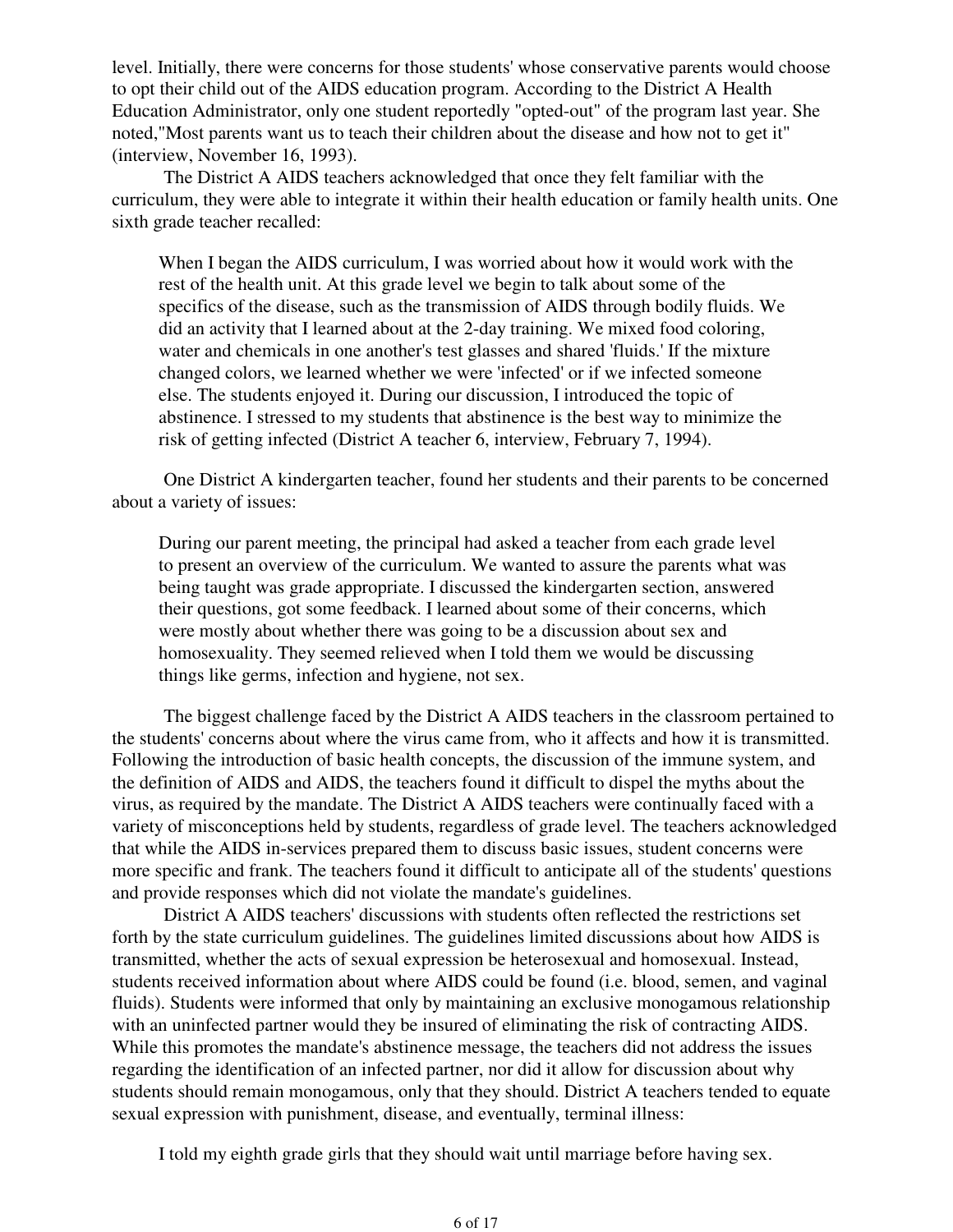That way they could get to know their partner. I told them that pre-marital sex leads to trouble, teen pregnancy, sexually transmitted diseases, and AIDS. I told them, 'Do you want to live or die?' These girls need to learn to say 'No' (District A teacher 8, interview, February 21, 1994).

These kids need to know that homosexuality kills. That's not a politically correct thing to say, I know. But the majority of people who are contracting the disease are still homosexuals. When I taught the seventh grade boys last year, I told them that this behavior is not okay. I don't care how many gay rights bills are passed and how many of them march on Washington. Homosexuality is wrong and gays are dying because of it. That's all really what these kids need to know (District A teacher 9, interview, February 22, 1994).

 In the 1992-'93 academic year, various District A teachers presented the AIDS curriculum in the manner they felt was in compliance with the 1991 mandate. Although the teachers presented the curriculum within the context of the health education unit, none introduced material beyond what was required of them. Follow-up activities generally consisted of post-tests or quizzes which sought to measure student knowledge about the content presented to them regarding such topics as: personal hygiene, the immune system, the definition of AIDS and AIDS and the importance of abstinence.

### **AIDS INSTRUCTION IN DISTRICT B SCHOOLS**

 Prior to the passage of the Arizona AIDS K-12 education mandate in September 1991, AIDS education was not a formal part of the District B curriculum. Following the passage of the bill, District B set out to develop its own curriculum (although very similar to that of the state department of education). District B made a concerted effort to provide training for teachers in order to emphasize the recommendations established by its own Health Education curriculum committee. Similar to the state recommendations for providing AIDS instruction, District B strives to integrate the AIDS content into a school's pre- existing health education program. Unique to District B is its development of a separate health and safety unit, the "Community Survival Curriculum," for those parents who have opted their children out of the AIDS and sex education programs.

 Occasionally, District B principals would acknowledge that not all of the teachers were willing participants in the AIDS teacher training in-services. When principals would send a memo to a teacher who had not attended an in-service, they would, at times, encounter resistance from those teachers. One principal recalled:

I had teachers who didn't want to attend any of the in-services. And I can't say that I blamed them. These teachers are overwhelmed by all of the things they have to do in the classroom. They aren't interested in teaching a curriculum they had very little input in developing. They have enough on their minds, lesson plans, test preparations, motivating kids. Of course I tell them they are required to attend the in-services, but I let them know that I empathize with them and that I understand their reluctance (District B principal 4, October 19, 1993).

 Of the District B teachers who did not attend an AIDS teacher training in-service, they maintained it was not because of ideological or moral concerns. They reiterated that while they were aware of the seriousness of the AIDS epidemic, they had other concerns which they felt were more pressing: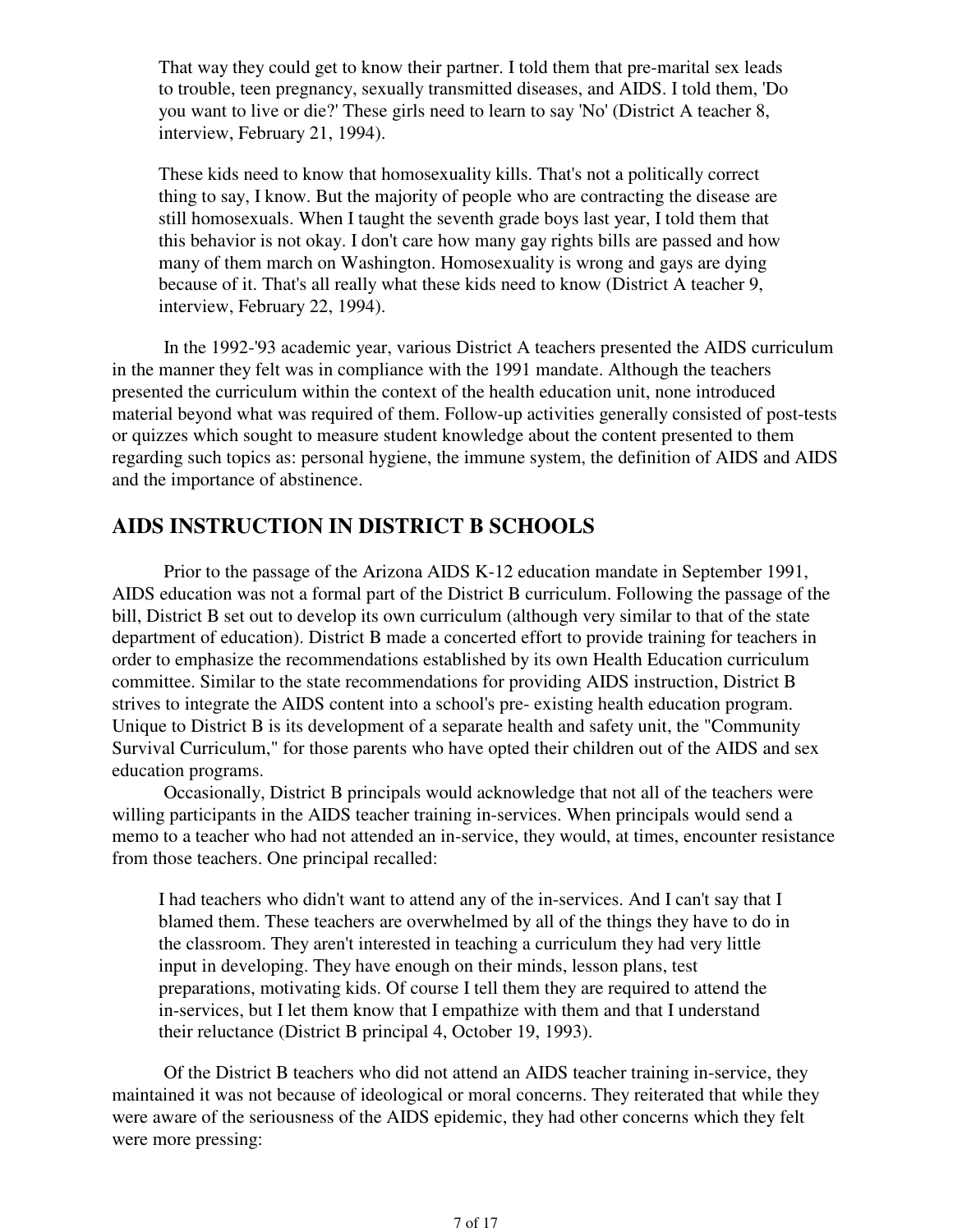I knew I was supposed to go to one of those in-services, but I never did. I had too many other things to do. Teaching third grade keeps me busy. And besides, I've seen the [AIDS] curriculum and it basically just covers health issues. And that's what I teach in my class anyway, so I don't see why it is so important that I go to one of those things. I'll probably go to one this year, at the district, at least those are shorter than the state trainings (District B teacher 2, interview, October 25, 1993).

 Of the District B teachers who did attend an AIDS in- service, they found that by presenting the curriculum within a broad health education framework enabled them to discuss such issues as disease transmission, the immune system and hygiene. However, some teachers found that this approach also revealed the limitations of the AIDS curriculum. One eighth grade teacher said:

Even with the [AIDS] training I had, I was concerned about how I was going to present this topic to the girls. You know, at this level we separate the kids by gender, as we get into the Family Life [sex education] unit. The girls need to know about how their bodies function and how to have to take care of themselves in a variety of ways, from nutrition to exercise, to decision-making. We need to go beyond discussions about menstruation and reproduction, and actually, the AIDS unit starts to get us there. When you really sit and think about it, this material is very difficult to deliver. I want to talk about health as a whole, but how can I do that when I can't even talk about the issues that matter to them. I tell the girls that AIDS is carried in blood, semen, and they have a lot of questions, but I know my answers can't stray away from the emphasis on abstinence. I have to stick to the biological information (District B, teacher 4, November 1, 1993).

These kids [seventh graders] say more than I can teach about AIDS. Well, at least they're not afraid to speak their minds. They know it's spread through sexual intercourse but they're not exactly sure how. Of course I'm not supposed to mention those kinds of things. But they've heard about Magic Johnson. And I have students who say 'Only faggots get that.' They have 'sound bites' of information, some are true, some are false. So in the long run, it's ridiculous what we can and cannot talk about. How can I get at these myths when I can't talk about them? (District B teacher 5, November 2, 1994).

 When confronted with questions which were not directly addressed in the state or District B AIDS curricula, the teachers often had to separate what they felt was practical information from the content they were required to deliver. faced with conflicting kinds of information posed a special challenge to the District B instructors who did not want to leave misinformation unaddressed. And yet, they did not want to delve into topics which were "off limits" according to the state curriculum guidelines. For the most part, these topics, and the myths surrounding them, concerned the ramifications of homosexuality, monogamy and promiscuity. The District B teachers were aware that these issues were taboo, even though they were the same topics the upper grade students were most interested in. One eighth grade teacher recalled:

Actually, these girls love the idea of monogamy. It's so romantic to them. They don't see themselves getting AIDS. I brought in an news article. It was about a woman in her 30s, with three kids. She was AIDS positive, and she got it from her ex-husband. My students were intrigued by the fact that the ex-husband 'did it to her,' and they were glad to learn that he had died. 'He deserved it,' was their response to that story. They felt 'The woman didn't deserve it. She was only with her husband and look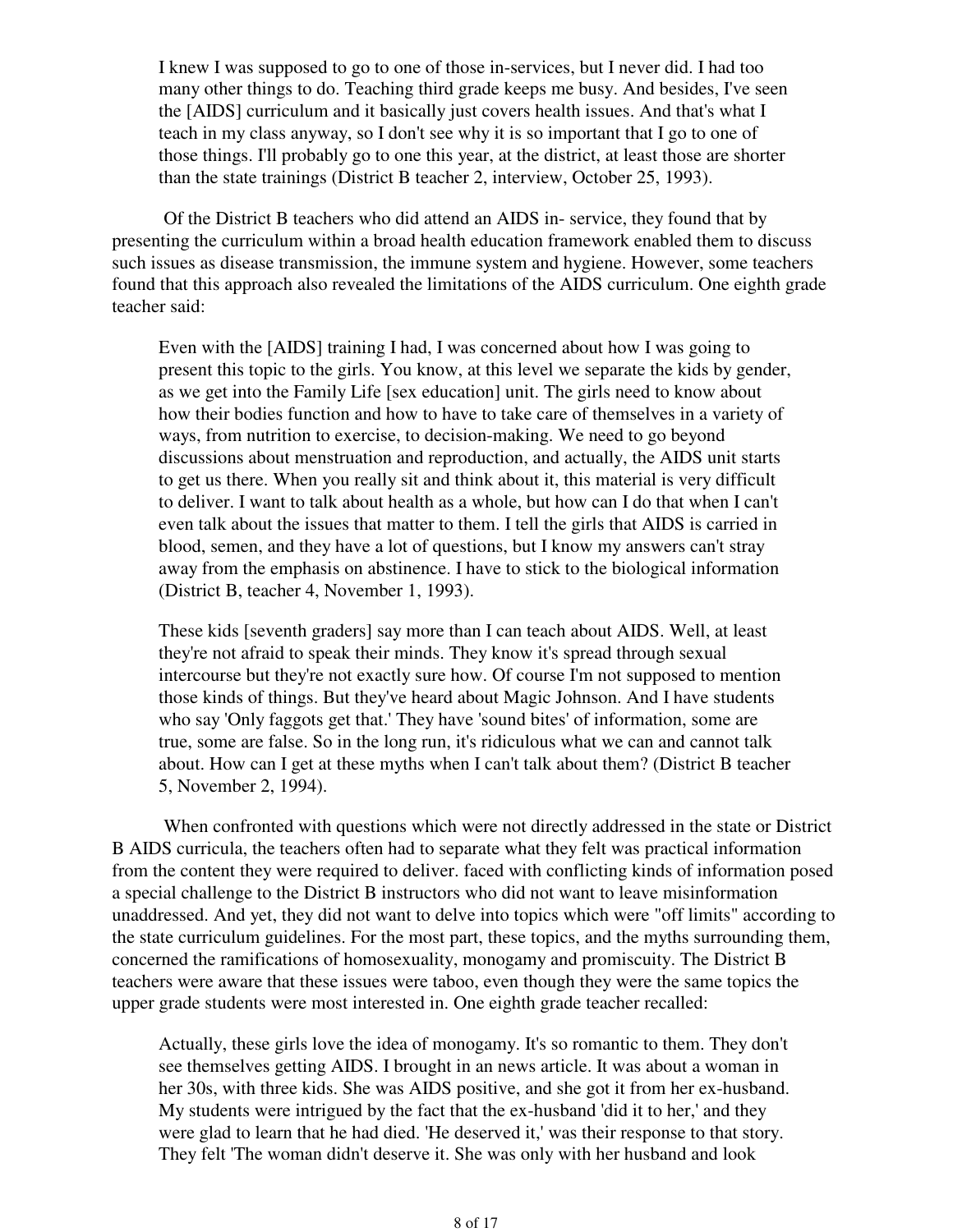what happenedto her.' The girls seemed genuinely troubled by the idea that men fool around, as if that's an accepted part of their nature. 'That's why you really have to be a good wife,' one student said. Now that really stuck in my mind, because then we got into a discussion about what makes a good wife. 'Pleasing your man,' was the general response. One thing about teaching the AIDS curriculum, it really opens up a can of worms. But I'm really not so sure that the abstinence message is just a retelling of the fairy tale (District B teacher 7, interview, February 11, 1994).

 The Arizona AIDS curriculum did have its supporters. Several teachers expressed that they were very comfortable presenting the lesson plans within a biological context. They did not feel limited by the mandate's focus on abstinence, or the exclusion of the homosexuality as a topic of discussion. In some ways, the teachers felt that those guidelines made the delivery of the mandate much less controversial and consistent with their personal values. The teachers recognized that the guidelines also made the curriculum more palatable for parents. One sixth grade teacher said:

When I taught about AIDS, I told my students [sixth graders], right off the bat, we are not going to talk about homosexuality. We are not going to talk about how to have sex outside of marriage. We're not allowed to, and I don't want to because I don't believe in either of those lifestyles. I told them we were going to define AIDS, AIDS and how this disease infects the immune system. Once I said that, the kids knew I wasn't playing games and they shouldn't play games with their lives (District B teacher 9, interview February 23, 1994).

### **AIDS INSTRUCTION IN DISTRICT C SCHOOLS**

 In August, 1991, while the passage of the Arizona AIDS K-12 mandate was still one month away, District C high schools had already organized an AIDS education committee (composed of volunteer educators) and had developed a curriculum which would generally mirror that which was published by the state in 1992. By the 1992-'93 academic year, committee had designed an "AIDS Awareness Week" to present to staff and students district-wide.

 Teachers responsible for providing AIDS instruction in District C schools did so on a voluntarily basis, regardless of content area specialization. "Teacher teams" would travel from class to class and provide the AIDS instruction throughout the week. Once District C AIDS classroom instruction began, teachers were at times taken aback by their students' responses. One AIDS instructor found one student's notions about the disease to be extremely troubling. She explained:

We are required to emphasize to our students abstinence and to make better choices in risky situations. But consider the kind of information students have. One student talked to me after a presentation. She said she felt she was a virgin because she had anal sex. That was her form of birth control....'That way I won't get pregnant' she said. But what she didn't really understand was that anal sex is the highest AIDS risk behavior! (District C AIDS teacher 4, interview, December 14, 1993).

 The AIDS instructors faced a number of questions from students which were frank and were not addressed in the state curriculum. Instructors found eleventh and twelfth grade students to be interested in whether or not they could contract AIDS by 'French kissing,' having intercourse during menstruation or while engaging in oral sex. Such questions were easily recalled by the AIDS instructors because they were sensitive in nature, miles away from the issue of abstinence and were the most difficult to answer. One teacher said: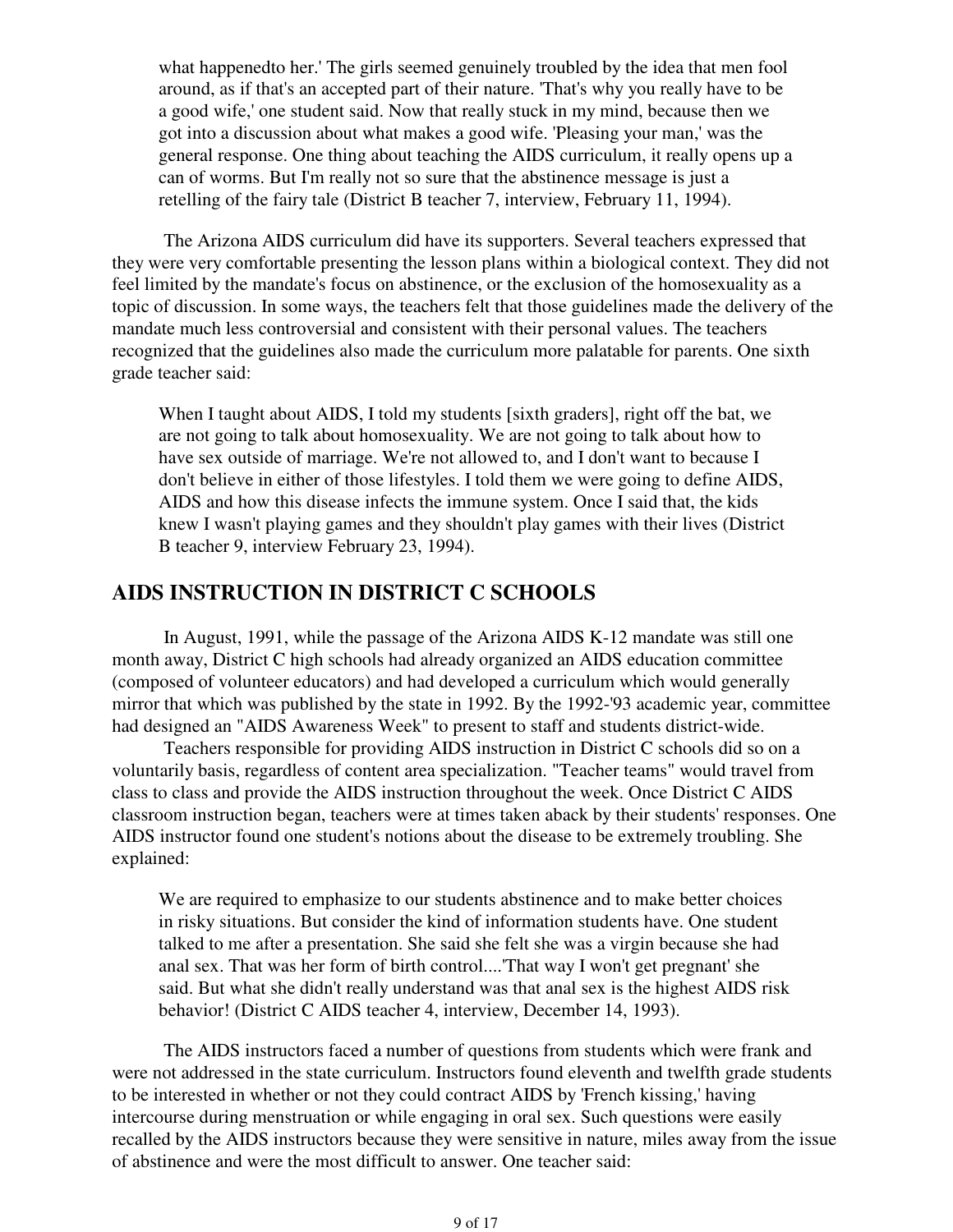These kids want to know more than abstinence. They demand it. When the students ask these kinds of questions, there's always a bit of laughter. Part of it is because they want to see how I'm going to respond. I try to approach these questions from the biological angle. That may seem like I'm avoiding the issues. Then I tell them AIDS istransmitted through bodily fluids and which includes blood and semen. I tell them there are still many questions that researchers don't have the answers yet. My bottom line is they're not going to get AIDS if they sit on a toilet. They're not going to get it if someone spits on them. Or if a gay person sits next to them on the bus. The bottom line here is that these kids want to know the answers, and these kids are the juniors, the seniors, the ones who about to begin their adult lives. (District C AIDS teacher 3, interview, December 13, 1993).

 Having "the right answers" proved to be a challenge to the site AIDS instructors. Although many participated in the ADE sponsored teacher training in-services, their responses to student questions did not always come quickly or easily. While several of the presenters had some form of health education background, this did not necessarily mean they were able to address all of the questions the students raised. Group activities helped ease the pressure some teachers experienced while trying to answer sensitive questions:

At the beginning of our third session, after the biology and the discussion about transmission, I sensed that the students still felt this was a gay disease and the dialogue just shut down. They didn't participate in the discussions and I felt that I was just talking to myself. So then I told them, 'Let's play, 'What's My Line?' This is a role play in which the kids receive cards identifying different types of people, for example, a single mother, a male dancer, a father of five. It's up to the other students to determine who is AIDS positive. They ask the ones who received the cards questions. The cards they hold have scripted responses written on the back, but the kids are free to elaborate. So of course, the class expects the AIDS infected person to be the male dancer. But they guess wrong, it's the father of five. So the class is confronted by their own stereotypes. In their silence afterward, I felt that they got the message (District C AIDS teacher 5, interview, October 20, 1993).

 This is not to say that all students were responsive to the instruction. A number of the District C AIDS teachers found it difficult to engage students in discussions and cooperative learning activities. While it may have been more efficient to distribute the AIDS teaching resources to those classes who requested a team, this process also had its drawbacks. Establishing rapport with a new class, and with a sensitive curriculum to deliver, was not always the most effective context for instruction. The "AIDS teaching teams" found that students were not always willing to share their ideas, or were uncomfortable discussing sensitive topics in front of their peers. Often times it became difficult for the teams to gauge whether or not their instruction was, "Sinking in," as one teacher wondered.

 Because instruction was not provided in a broad, comprehensive health context, some AIDS teachers felt awkward when beginning instruction. Classes were not prepped before the AIDS instruction began. The teams entered different classroom settings and began discussing such issues as: the immune system, sexually transmitted diseases, human sexuality, stereotypes and decision-making techniques:

Going into a new class to teach about AIDS was something I took too lightly. Although I volunteered to be an instructor, went through the two- day in-services and considered myself very AIDS aware, these things didn't really prepare me to teach the 27 new teenage faces that week. Why would they want to open up to a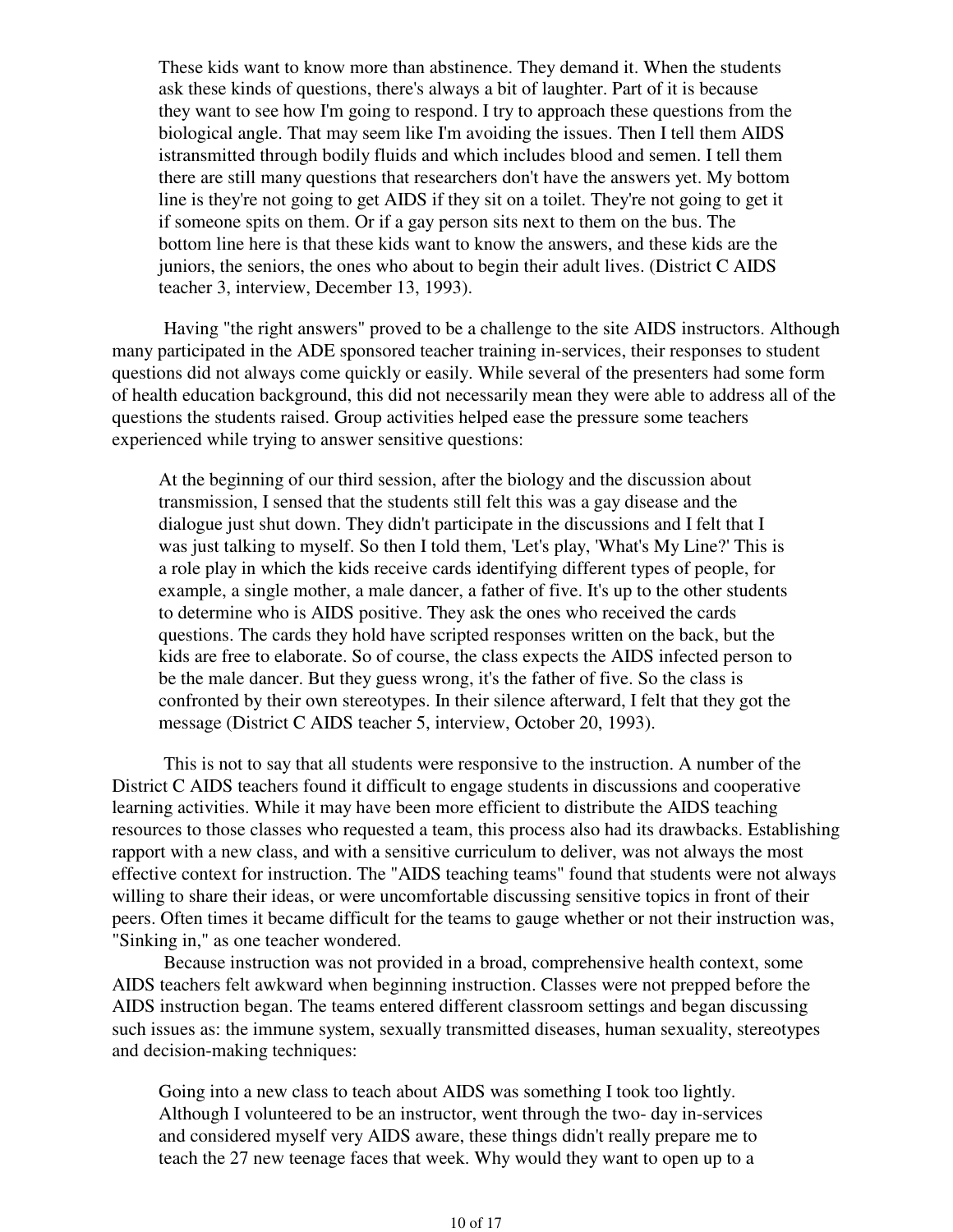stranger? We didn't have time to meet with the teachers of the classes we presented to beforehand. I mean, consider this, in the previous Friday's homeroom, the kids probably talked about the vacation schedule. On Monday, we began teaching what one students described as, 'that AIDS stuff.' So many of us went in cold. In time, as we got to know the students, it became easier to talk with them and get them involved in the activities we had planned. But we still only had 20 minutes each morning. (District C AIDS teacher 7, interview, January 21, 1994).

 The uneasiness with the process of instruction emanated primarily from the framework in which the AIDS instruction was provided in District C. With the curriculum being delivered in the homeroom setting, and not necessarily by homeroom teachers, the AIDS instructors found themselves unaware of the particular nuances of the classes. While some presenters taught classes that were more inhibited, when encountering their own classes, a camaraderie had often been established and dialogue developed freely. One teacher said:

One topic I got asked about was condoms. Now that's something we really aren't supposed to talk about. The kids want to know what kinds there are. They want to know where to get them. They want to know if they can fully prevent AIDS. These are touchy subjects because I know they are not part of our district's curriculum. I worry about how my responses could easily be misconstrued and shared with a parent who may not want to ever hear the word 'condom.' On one hand you feel like you are withholding vital information, information that could save a life. So I tell them that they can be bought at any supermarket. But I know I must drive the discussion back to abstinence. I felt guilty about my response. (District C AIDS teacher 6, interview, January 20, 1994).

 Other AIDS teachers experienced similar limitations. Many felt they had to develop quick responses to questions they were not prepared for. Curriculum restrictions also left exposed content areas which had not been previously discussed or resolved in teacher-training activities. The issues surrounding sexual expression, both heterosexual and homosexual, were prime examples of topics of interest to secondary students, even though the AIDS teachers did not have free reign to discuss them. While one AIDS instructor would choose to unabashedly discuss such topics, another would circumvent the issues:

During one of my classes, the students [sophomores] wanted to know why homosexuals aren't just quarantined. 'Fags started it!' they say. This kind of thinking is tough to accept without a discussion, at least for me. I reminded them it isn't just homosexuals who transmit the disease. There are different theories why the disease struck this group first. Then we talked about other carriers, heterosexuals, the carriers who are asymptomatic and may be infecting others and not even know about it. We discussed the issues surrounding the latency period. I asked them what would be the point of isolating people? Who would pay for it? I reminded them of the situation in Africa, where the disease has affected heterosexuals. I tried to impress upon them that we need to identify and stop risk behaviors, instead of blaming groups. Maybe I was defending gays, their lifestyle, which is something we're not supposed to do, according to the state and district guidelines. But I felt the students' misconceptions were so great that I couldn't let them go unchallenged (District C AIDS teacher 5, interview, October 20, 1993).

In my class of juniors, they were very vocal. One guy in the back said something to the effect of 'Kill all fags, let 'em die anyway, it's their fault.' Then someone else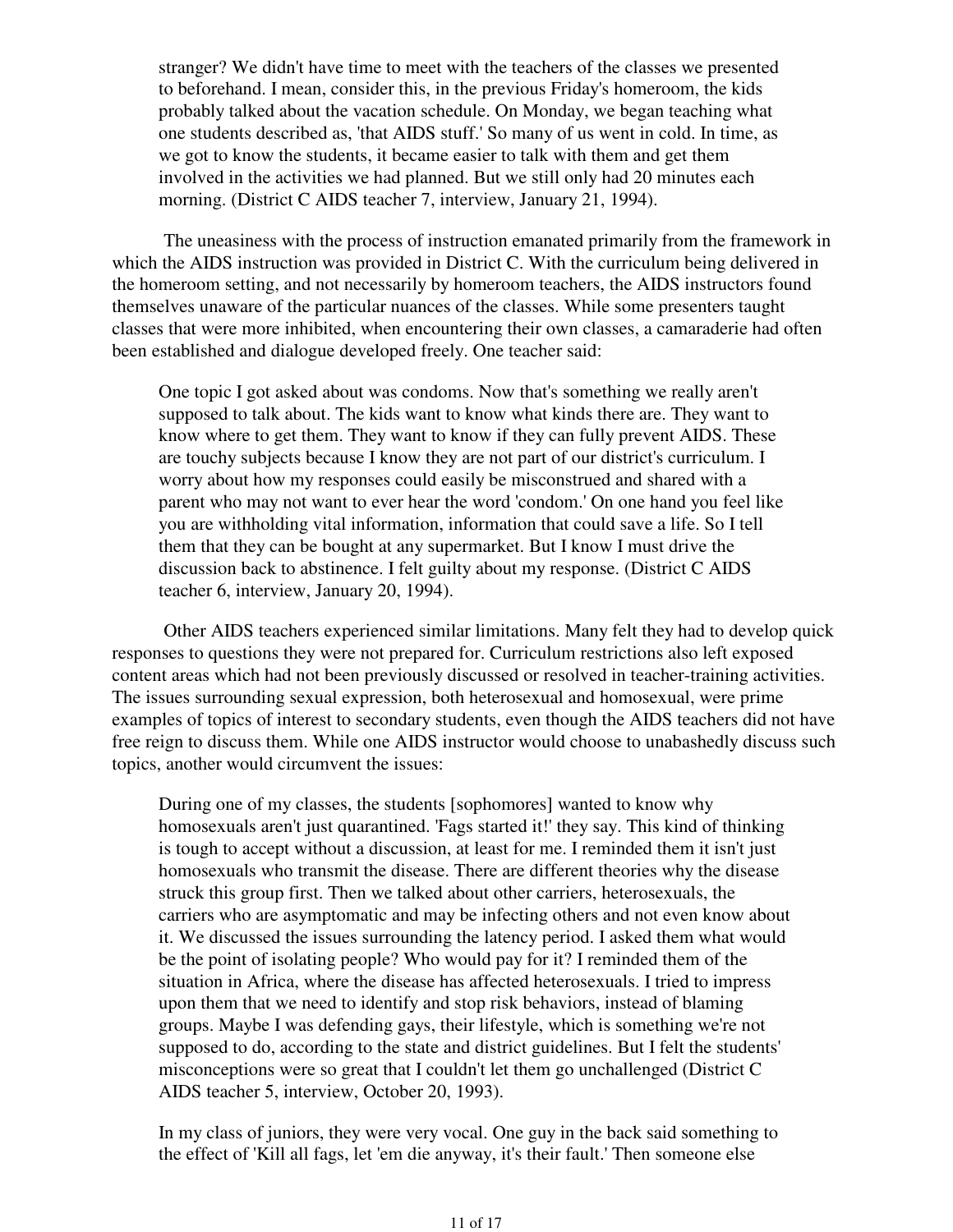would say, 'It's not just fags who get it. Look at Magic Johnson. He got it.' And at that point it was time for me to stop the discussion, at least at that level. I told the class we don't know where the disease originated. Then I moved on to another topic. Afterwards I knew what the group really was interested in, and perhaps could have benefited from, was a discussion about the different types of sexual expression, that it's not just a gay versus straight morality issue. But I wasn't allowed to talk about that because maybe it would seem I was promoting the gay lifestyle. So I didn't pursue the topic any further (District C AIDS teacher 3, interview, December 13, 1993).

 It soon became apparent to the District C AIDS teachers that a discussion of monogamy could not be sustained without a discussion of relationships and how sexual intercourse becomes a part of them. The teachers discovered that students had not given these issues much consideration. Student views often emanated from some personal experience, television or films and experiences they had witnessed in their own families. And it were these views which caused discussions to stray away from the abstinence message. One teacher recalled:

To be honest, when I began the abstinence discussion, one female student mentioned her 16-year-old sister just had a baby. Another student added that her 17-year-old cousin had a baby, too. It was then that I realized the topic of abstinence certainly wasn't appropriate for a number of my students. After all, their peers had children. What's stopping them from becoming involved? But I had no idea how to address them, with the abstinence message looming over my head and their comments suggesting they needed to discuss something else (District C AIDS teacher 4, interview, December 14, 1993).

My students were pretty up front when it came to the discussion on monogamy. I mentioned to them that even though they may be with one boy or girlfriend doesn't necessarily mean that you were their first. We call this 'serial monogamy.' We talked about what they thought makes a good relationship. They said things like commitment, being able to share feelings, having things in common. Abstinence is a hard sell (District C AIDS teacher 1, interview, December 3, 1993).

 By the week's end, the District C AIDS teachers acknowledged that while the delivery of the curriculum did pose certain challenges, they felt confident their efforts were, for the most part, important. They were, however, uncertain about their effectiveness.

### **FINDINGS**

 Principal findings reveal the impact of the federal and state governments' role in the development and implementation of AIDS educational policies. Federal policies designed to give direction to the country's AIDS education efforts have been slowed because of the conflicting views of morality held by policy makers who risk offending constituents. Many constituents fear that frank AIDS and sex education curricula will encourage promiscuity and illegal behaviors. This notion, while unsubstantiated, has persisted throughout the history of sex education in the United States (Brandt, 1987).

 The federal government, through the Centers for Disease Control, require that the content of the nation's AIDS education efforts be determined locally and reflect community values. In order to receive federal funding, which is the only source of funding for AIDS education for the majority of the states, community review boards are required to take part in local policy and curriculum development, but the boards need not include representatives from at-risk groups.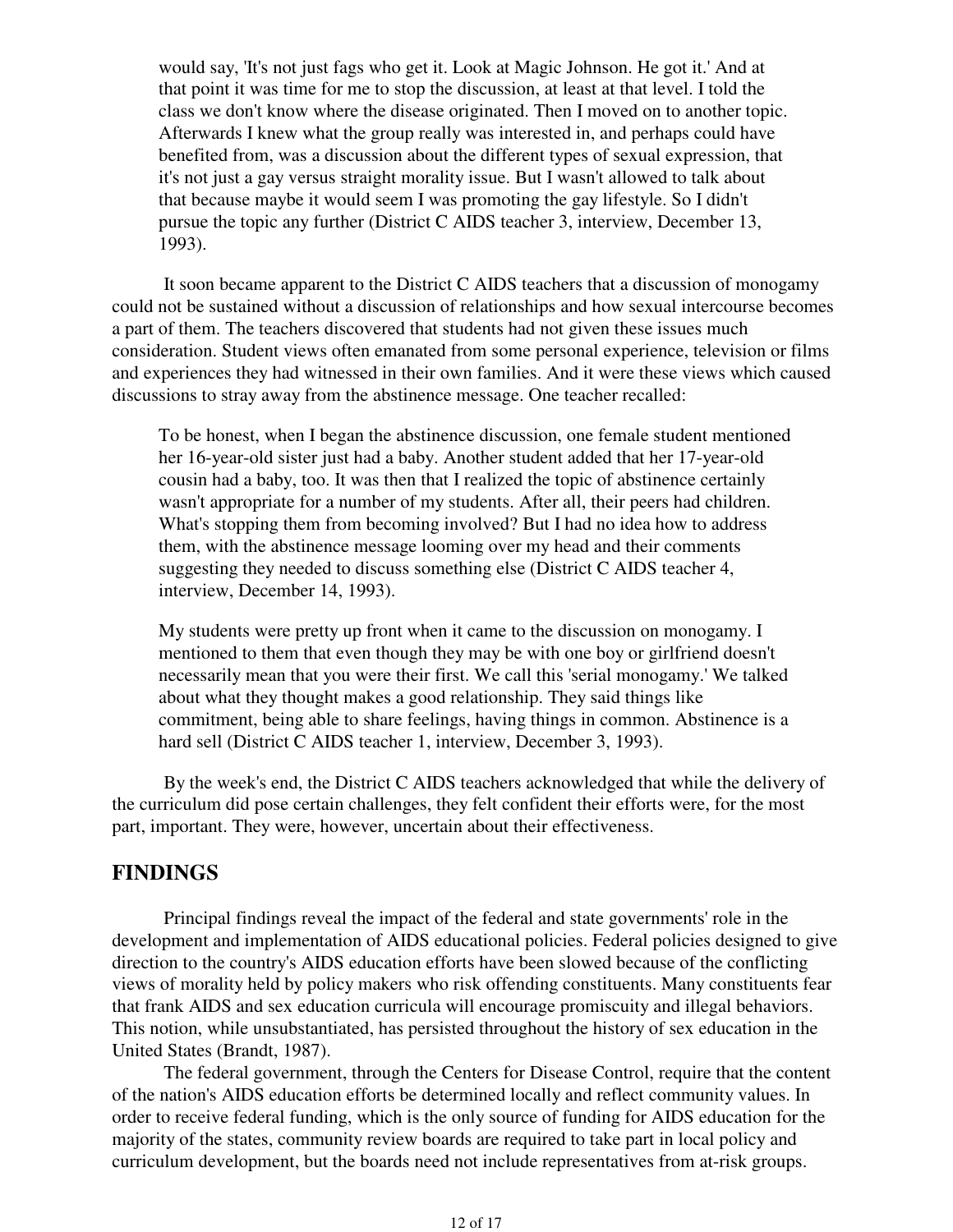This emphasis on local control and community values reflects the inclusion of restrictive sex education principles which were established by President Ronald Reagan's Domestic Policy Council in 1987.

 Funding for state AIDS education programs has been further complicated by amendments attached to federal appropriation measures at the insistence of conservative legislators which require that no federal funds be used to "promote homosexuality." The CDC, reacting to this legislation, has adopted regulations that prohibit federal funds from being spent on AIDS education materials which may offend some members of the community, even if the materials are not targeted to those parties who might be offended.

 With the use of illicit drugs and non-prescription syringes unlawful in all states and sodomy illegal in 25, it is unlikely that the federal government will challenge the laws established by the states and endorse an educational policy which contains material which may contradict these laws.

Despite the emphasis of AIDS educational policy on abstinence by federal, state and local curriculum review boards during the first decade of the epidemic, the CDC itself has reported that the number of AIDS cases has increased most rapidly among adolescents, young adults and women through heterosexual transmission (1993). However, the absence of an effective national AIDS education policy has not been recognized as contributing to the country's inability to contain the spread of the disease.

 Arizona adheres to the CDC's AIDS education policies and encourages school districts to develop educational materials which reflect the values and culture of their local communities. The state's AIDS Curriculum Review Board developed an education program which reflects, for the most part, the values of the dominant, conservative community. What curricula does not reflect the diversity of class, race, ethnicity, gender or sexual orientation of the broader community. In fact, teachers related that the curriculum they delivered to students did not adequately address explicit issues and needs often raised by the diverse students they taught in the classroom.

 Principals have been slow to respond to the mandate, and did not consistently encourage teachers to attend AIDS education in-service training sessions, deliver instruction, and were lax in the arrangement of follow-up AIDS education activities. With no compliance mechanism in place, some principals did not perceive the need to act beyond what was minimally required of them by the state and the district. If their school's AIDS education effort consisted of showing a single video, they felt they were in compliance.

 However, evidence was found that a handful of principals chose to make AIDS education a priority at their local school sites. They perceived the severity of the epidemic and supported AIDS education efforts in their school prior to the passage of the mandate, granted release time for teachers to attend conferences and even attended in- services themselves.

 Nevertheless, principals and teachers alike recognized the additional demands placed upon them in an already crowded curriculum. Many teachers were reluctant to serve as their site's AIDS educator. Those who did volunteer acknowledged a personal commitment to the issue and to their students. They provided instruction with limited resources available to them and with minimal training. Often times the AIDS instructors debated internally about which topics to discuss with students, topics deemed taboo by Arizona's AIDS education policy standards. Many teachers chose to discuss explicit issues with their students despite the restrictions of the policy.

 For those teachers unhappy about having to provide AIDS instruction, the knowledge they did deliver to students could easily be controlled. Abbreviated forms of the curriculum were presented which emphasized that unless abstinence and heterosexuality are adhered to, death is certain and deserved. By providing such fragments of the curriculum, the demands on the teachers remained minimal and manageable, especially for those who were uncomfortable or unfamiliar with the AIDS/HIV curriculum.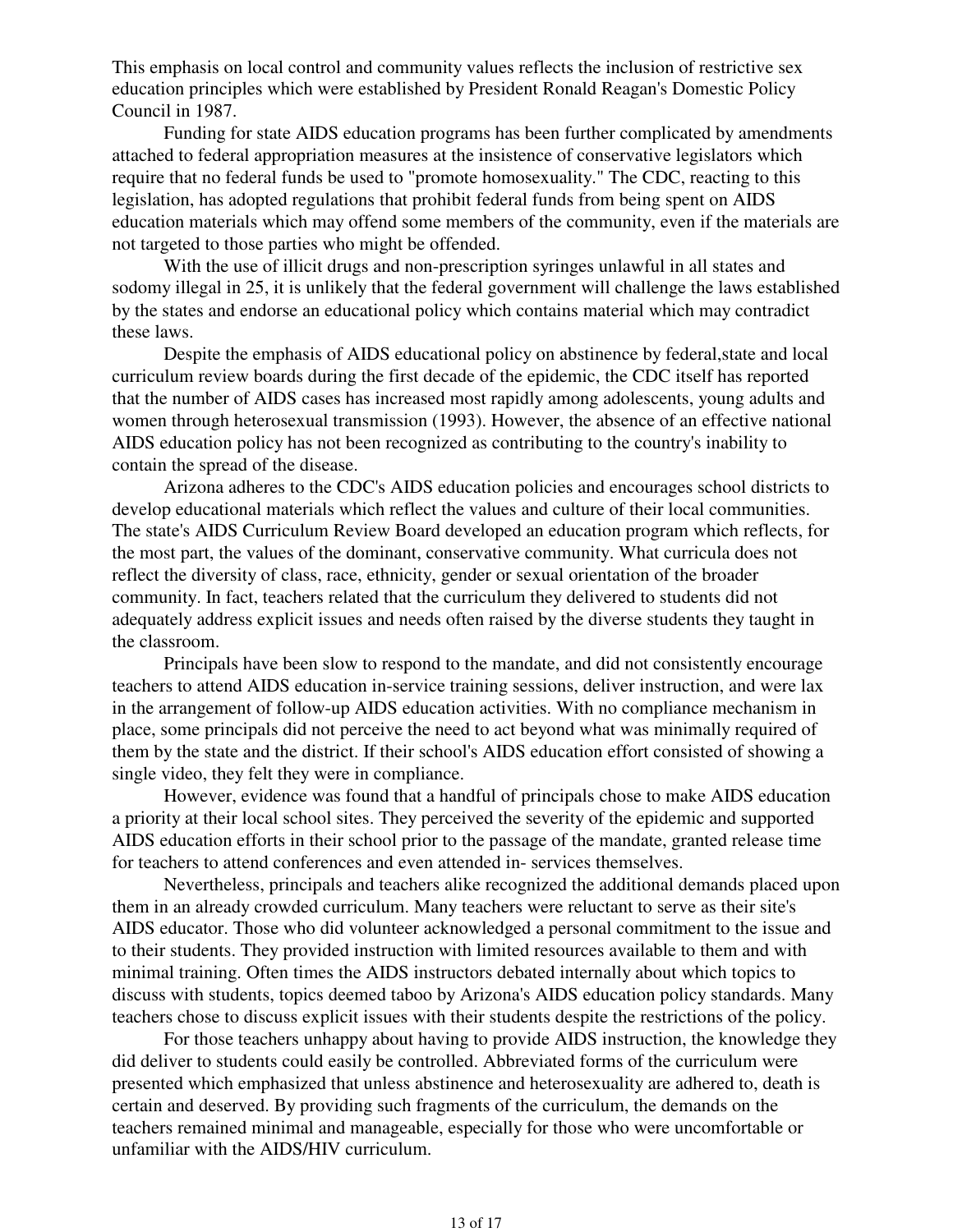As the teachers sought to find ways to reconcile the state mandated AIDS education policy with their own beliefs and value systems intact, it became clear that many found it difficult to reconcile what the state was asking of them, and what kinds of information the students requested and needed. For the most part, the teachers had to use their own personal and professional judgment when determining what kind of information to discuss with their students. Often times, teachers responded with a rationale or defense when describing the curriculum they delivered which exceeded the terms of the mandate.

 In the end, this educational policy was transformed then, into a series of personal, unofficial guidelines and coping strategies created and controlled by the practitioners, in this case, the teachers. The federal and state mandated pieces of the puzzle were jammed into place by the policy makers who were eager to legislate with values in hand, without an understanding of the ramifications of the issue, adequate resources, compliance mechanisms, and without a complete awareness of what is being asked of the practitioners.

 Setting the stage for a formal AIDS education program in the Arizona public schools was the 1991 passage of the AIDS education mandate. While previous efforts sought to enact an AIDS education mandate in a variety of different forms, final passage of the mandate became a reality after compromises were struck among stakeholders concerning such issues as the role of the schools, the political climate and the inclusion of anti-homosexual language. These compromises were the result of the actors taking into account what other stakeholders were doing or were about to do, in this case, constituents.

 However this was hardly possible in the case of the development of the Arizona AIDS K-12 mandate, where those most versed in confronting the epidemic, gay AIDS social service agencies and organizations representing risk groups, such as Latinos and African-Americans, were excluded.

 Prior to the passage of the mandate, Districts A and B did not have a formal AIDS education program in place. Once the mandate was approved, even with its carefully constructed language, getting district A and B teachers to attend and participate in the AIDS training in-services proved to be difficult. Principals did not consistently encourage teachers to attend training in-services, or were lax in the arrangement of follow-up AIDS education activities for the next academic year. With the support of their principals, district C teachers were quick to respond to the AIDS crisis by organizing its own district-wide curriculum committee and instructional strategies before the state of Arizona had even passed the mandate.

 District A and B K-5 teachers who attended AIDS in-services emphasized hygiene and basic health skills, as required by the mandate. Some teachers at this level, however, simply chose not to deliver the AIDS education curriculum because they either chose not to attend an in-service, felt it was another curriculum task (on an already full-plate) that they were not being compensated for, or argued that any discussion of sexuality was against their personal values. As a result, mandated instruction was transformed then, into a series of personal, unofficial guidelines and coping strategies created and controlled by the practitioners, in this case, the teachers.

 District B and C middle school and secondary teachers sought to find ways to balance the state mandated AIDS education guidelines with their own beliefs and value systems, it became clear that many found it difficult to reconcile what the state was asking of them, with the kinds of information the students requested and needed. for the most part, the teachers had to use their own personal and professional judgment when determining what kind of information to discuss with their students. Often times, teachers responded with a rationale or defense when describing curriculum delivery which was either not acceptable under the terms of the mandate, or was simply inaccurate or incomplete.

 All of the teachers appeared fearful of challenging the tenets of a mandated AIDS educational policy, and having their instruction be misconstrued by students who might relay that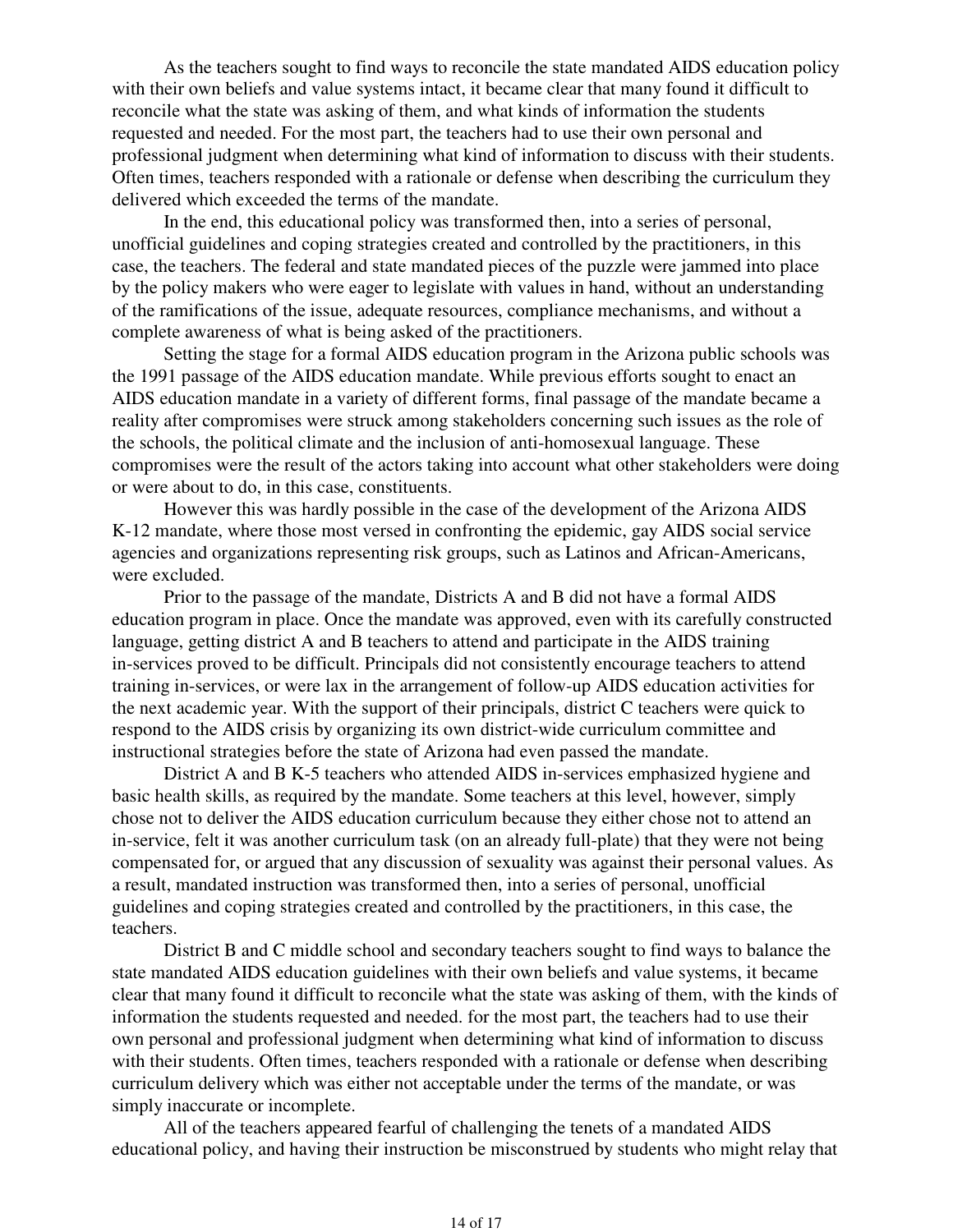information to conservative administrators and parents. Other teachers felt constrained by the mandate's guidelines because they felt it was out of touch with student needs. Other teachers acknowledged that they delivered the curriculum poorly because they felt inadequately prepared, were uncomfortable about teaching material they received in "a crash course," felt the content did not reflect their personal value system, or believed schools should not be held accountable for provided that "should be taught at home."

 Also evident were those teachers who were confident in their ability to engage students in discussions which, at times, strayed from the topics deemed acceptable by the mandate. Working around and within the limitations of a restrictive policy with keen communicative skills became a pedagogical technique several of the secondary AIDS educators appeared to be quietly proud of.

 Several participants concluded that having an educational policy in place "was better than not having one," since the AIDS curricula probably would not be delivered to students at all. Also evident were proactive administrators and teachers in District C were able to anticipate students' needs. Evidence of "pre-mandated" AIDS education programs could be found in District C schools in which the participants felt a personal belief in the importance of the issues at hand. Networks of educators interested in clarifying, developing, an implementing a policy collaboratively allowed one school district to respond more quickly to the mandate than others.

 In the end, it can be said that without an understanding of participant perspectives, of the educators who work directly with students, that the efforts of policymakers will never rise above the symbolic. Mandated, restrictive policies imposed from above without dialogue, adequate training, resources or accountability, only succeed in alienating the practitioners and ultimately, failing to meet the needs of all student.

### **REFERENCES**

Aiken, J. (1987). Education as prevention. In H. Dalton (Ed.), *AIDS and the law* (pp. 90-95). New Haven: Yale University Press.

Arizona Department of Education. (1992, September). *HIV/AIDS education program*, 2.

Brandt, A. (1987). *No magic bullet: a social history of venereal disease in the united states since 1880*. Oxford: Oxford University Press.

Centers for Disease Control. (1988). Guidelines for effective school health education to prevent the spread of AIDS. *Morbidity and mortality weekly report*, 37.

DiClementi, R. (1992). *Adolescents and AIDS: A generation in jeopardy*. Newbury Park: SAGE.

Dodds, S., Volker, M. & Viviand, H. (1989). Educating children and youth about AIDS. In J. Seibert & R. Olsen (Eds.) *Children, adolescents, and AIDS*, (pp.119-146). Lincoln: University of Nebraska Press.

Eckland, J. (1989). Policy choices for AIDS education in the public schools. *Educational evaluation and policy analysis*, 11, (4), 377-387.

General Accounting Office. (1990). *AIDS education: public school programs require more student information and teacher training*. (GAO/HRD 90-130). Washington, DC: Author.

Nadel, M. (1990). *AIDS Education: Gaps in Coverage Still Exist*.(GAO/T-HRD-90-26, Statement of Associate Director for National and Public Health Issues, Human Resources Division before the Senate Committee on Govermental Affairs).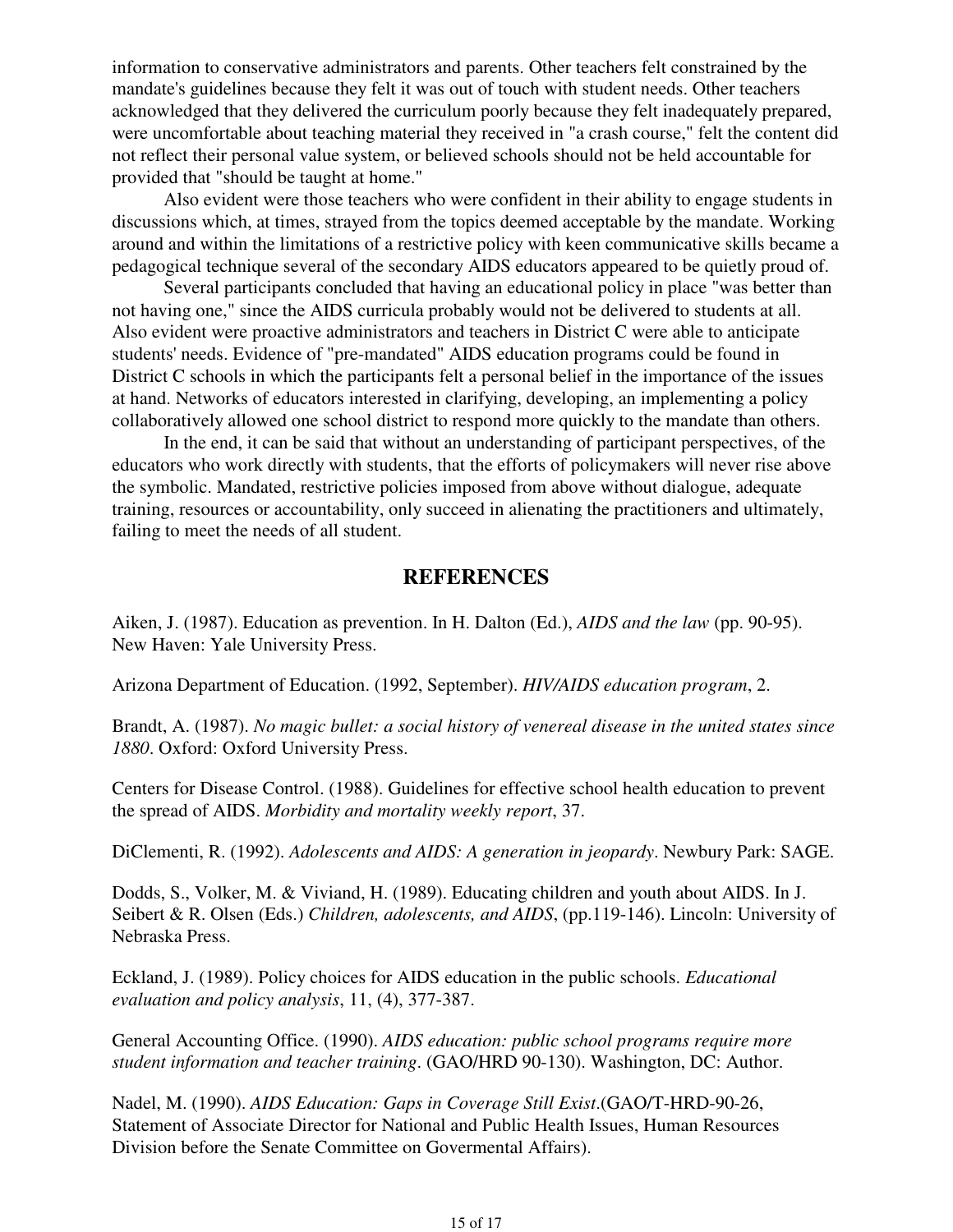National Association of State Boards of Education. (1990). *AIDS, HIV, and school health education: state policies and programs 1990*, pp. 12-13. Alexandria, VA.

Popham, J. (1993b). Wanted--AIDS education that works. *Phi delta kappan*, 559-562.

Sex information and education council of the United States. (1991). *Winning the battle:developing support for sexuality and HIV/AIDS education*.

World Health Organization. (1993, January). *Weekly epidemiological record, 68*, (3), 9-10.

### **Appendix A--Interview Protocol**

- 1. What is the Arizona AIDS education policy?
- 2. How was the policy developed into its present form?
- 3. Who is responsible for implementation?
- 4. What can be taught about AIDS? How was this determined?
- 5. Who decided at the federal level?
- 6. Who decided at the state level?
- 7. Who decided at the district level?
- 8. What learning outcomes are expected at the state level?
- 9. How is the implementation of the mandate being funded?
- 10. How are districts delivering the curriculum?
- 11. How are schools delivering the curriculum?
- 12. What kinds of instructional obstacles have arisen?
- 13. How have educators confronted them?
- 14. How could the curriculum and pedagogy be improved?
- 15. How is compliance being monitored?
- 16. How is instruction being evaluated?
- 17. What occurs if a parent, student or staff member does not want to participate in the AIDS education unit?

### **About the Author**

Grace C. Huerta, Ph.D.-- Assistant Professor Department of Secondary Education, College of Education, Utah State University Logan, UT 84322-2815 graceh@cc.usu.edu *(801) 797-3946*

#### **Copyright 1996 by the** *Education Policy Analysis Archives*

*EPAA* can be accessed either by visiting one of its several archived forms or by subscribing to the LISTSERV known as EPAA at LISTSERV@asu.edu. (To subscribe, send an email letter to LISTSERV@asu.edu whose sole contents are SUB EPAA your-name.) As articles are published by the *Archives*, they are sent immediately to the EPAA subscribers and simultaneously archived in three forms. Articles are archived on *EPAA* as individual files under the name of the author and the Volume and article number. For example, the article by Stephen Kemmis in Volume 1, Number 1 of the *Archives* can be retrieved by sending an e-mail letter to LISTSERV@asu.edu and making the single line in the letter read GET KEMMIS V1N1 F=MAIL. For a table of contents of the entire ARCHIVES, send the following e-mail message to LISTSERV@asu.edu: INDEX EPAA F=MAIL, that is, send an e-mail letter and make its single